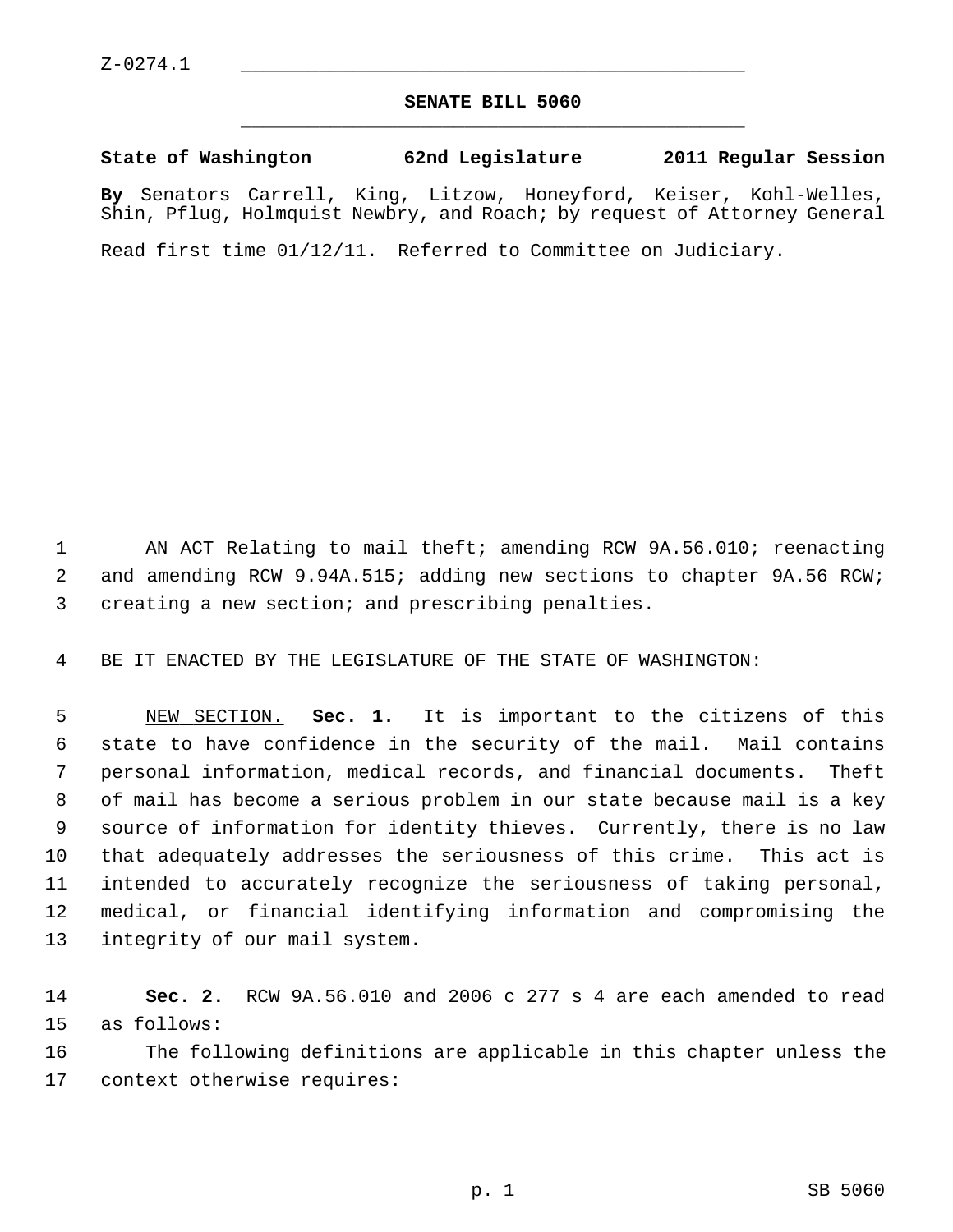1 (1) "Access device" means any card, plate, code, account number, or 2 other means of account access that can be used alone or in conjunction 3 with another access device to obtain money, goods, services, or 4 anything else of value, or that can be used to initiate a transfer of 5 funds, other than a transfer originated solely by paper instrument;

 6 (2) "Appropriate lost or misdelivered property or services" means 7 obtaining or exerting control over the property or services of another 8 which the actor knows to have been lost or mislaid, or to have been 9 delivered under a mistake as to identity of the recipient or as to the 10 nature or amount of the property;

11 (3) "Beverage crate" means a plastic or metal box-like container 12 used by a manufacturer or distributor in the transportation or 13 distribution of individually packaged beverages to retail outlets, and 14 affixed with language stating "property of . . . . . " "owned by 15 . . . . .," or other markings or words identifying ownership;

16 (4) "By color or aid of deception" means that the deception 17 operated to bring about the obtaining of the property or services; it 18 is not necessary that deception be the sole means of obtaining the 19 property or services;

20 (5) "Deception" occurs when an actor knowingly:

21 (a) Creates or confirms another's false impression which the actor 22 knows to be false; or

23 (b) Fails to correct another's impression which the actor 24 previously has created or confirmed; or

25 (c) Prevents another from acquiring information material to the 26 disposition of the property involved; or

27 (d) Transfers or encumbers property without disclosing a lien, 28 adverse claim, or other legal impediment to the enjoyment of the 29 property, whether that impediment is or is not valid, or is or is not 30 a matter of official record; or

31 (e) Promises performance which the actor does not intend to perform 32 or knows will not be performed;

33 (6) "Deprive" in addition to its common meaning means to make 34 unauthorized use or an unauthorized copy of records, information, data, 35 trade secrets, or computer programs;

36 (7) "Mail," in addition to its common meaning, means any letter, 37 postal card, package, magazine or commercial publication, bag, or other 38 item that is addressed to a specific address for delivery by the United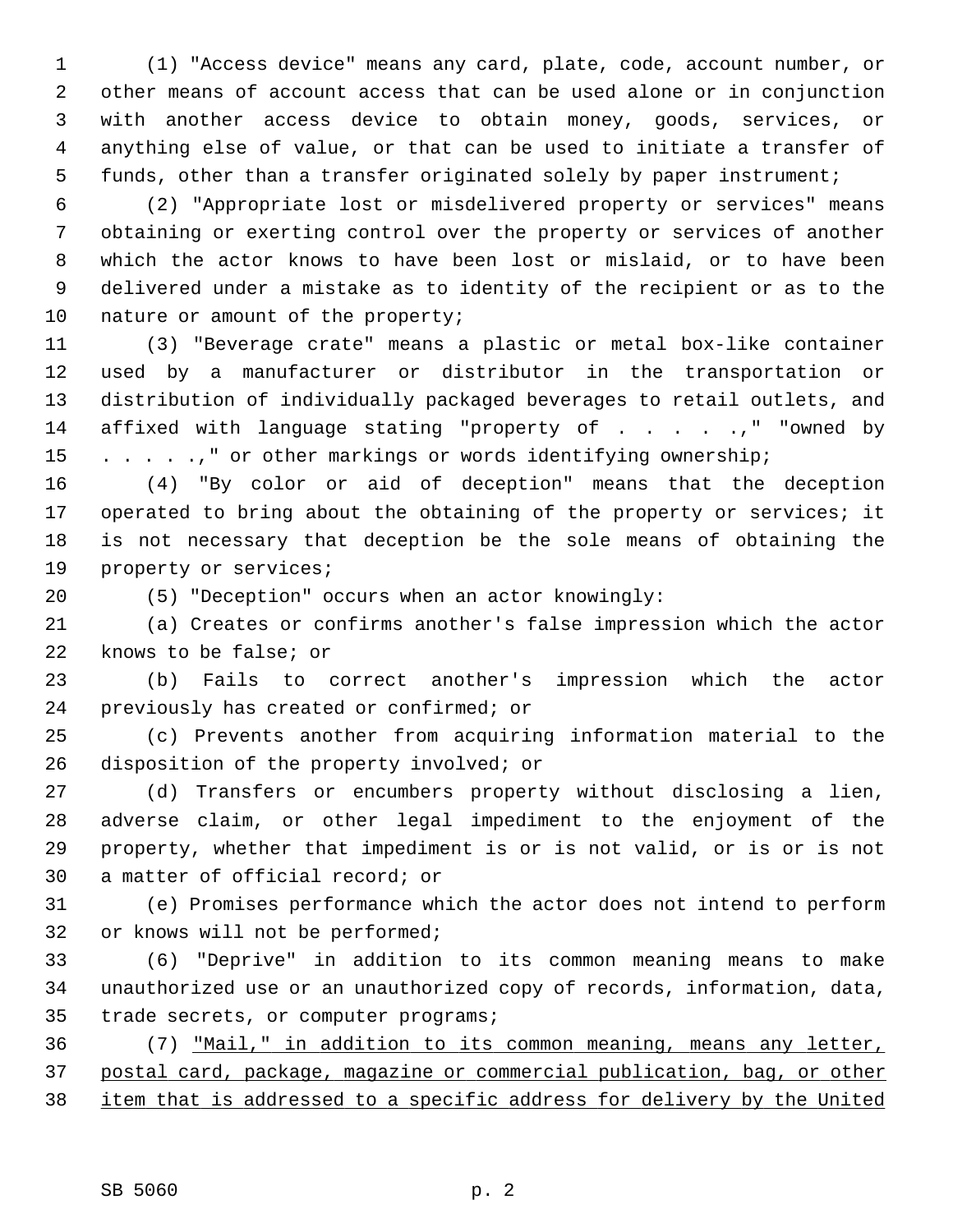States postal service or any commercial carrier performing the function of delivering similar items to residences or businesses, provided the 3 mail: (a) Has been left for collection or delivery in any letter box, mail box, mail receptacle, or other authorized depository for mail, or given to a mail carrier, or left with any private business that provides mail boxes or mail addresses for customers or when left in a similar location for collection or delivery by any commercial carrier; 9 or (b) Is in transit with a postal service, mail carrier, letter

11 carrier, commercial carrier, or that is at or in a postal vehicle, 12 postal station, mail box, postal airplane, transit station, or similar 13 location of a commercial carrier; or

14 (c) Has been delivered to the intended address, but has not been 15 received by the intended addressee;

 (8) "Mail box," in addition to its common meaning, means any authorized depository or receptacle of mail for the United States postal service or authorized depository for a commercial carrier that provides services to the general public, including any address to which mail is or can be addressed, or a place where the United States postal service or equivalent commercial carrier delivers mail to its addressee;

23 (9) "Merchandise pallet" means a wood or plastic carrier designed 24 and manufactured as an item on which products can be placed before or 25 during transport to retail outlets, manufacturers, or contractors, and 26 affixed with language stating "property of . . .," "owned by . . .," or 27 other markings or words identifying ownership;

28  $((+8))$   $(10)$  "Obtain control over" in addition to its common 29 meaning, means:

30 (a) In relation to property, to bring about a transfer or purported 31 transfer to the obtainer or another of a legally recognized interest in 32 the property; or

33 (b) In relation to labor or service, to secure performance thereof 34 for the benefits of the obtainer or another;

35 ( $(\frac{49}{11})$   $(11)$  "Owner" means a person, other than the actor, who has 36 possession of or any other interest in the property or services 37 involved, and without whose consent the actor has no authority to exert 38 control over the property or services;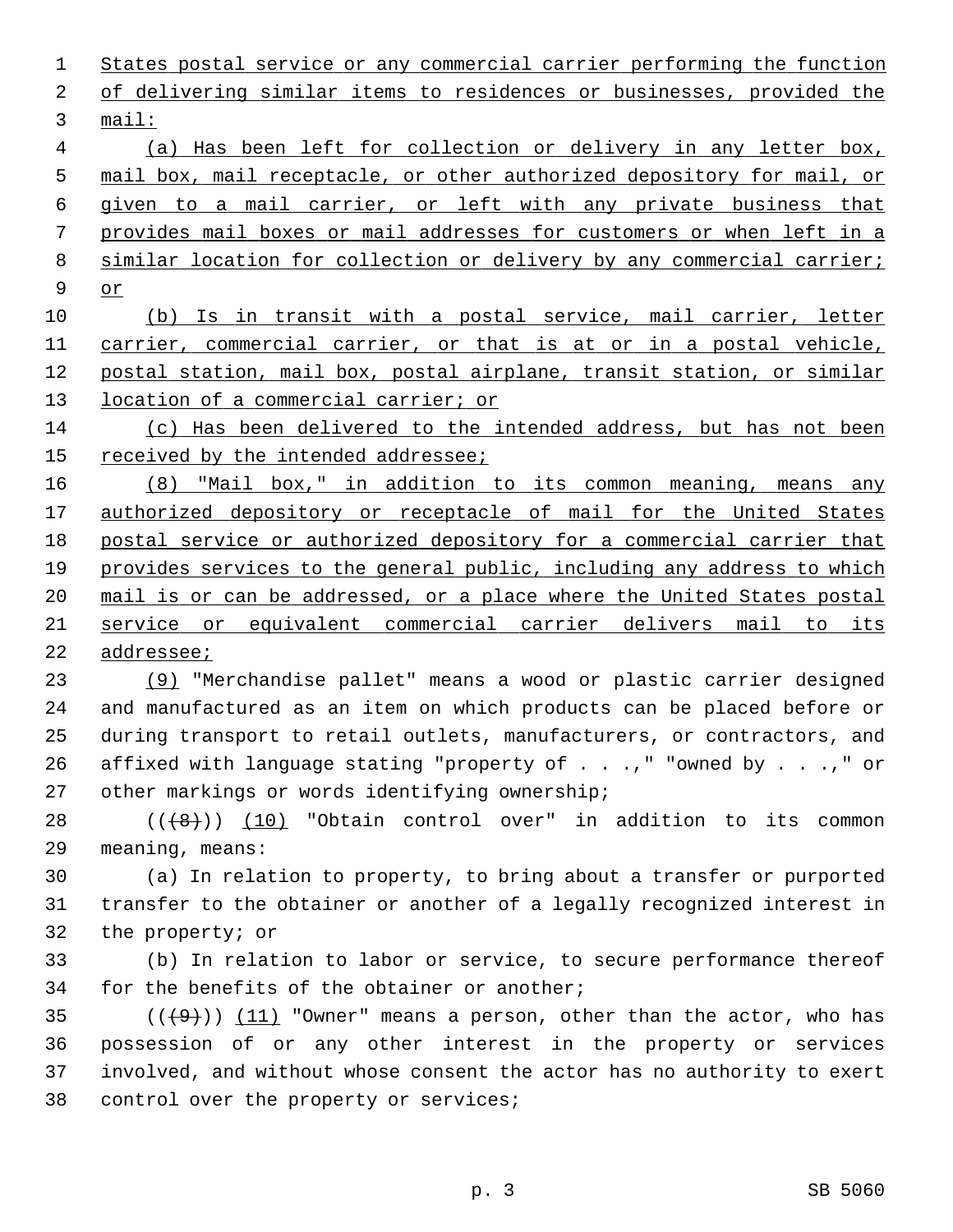$1$  (( $\left(\frac{10}{10}\right)$ ) (12) "Parking area" means a parking lot or other property 2 provided by retailers for use by a customer for parking an automobile 3 or other vehicle;

4 (( $(11)$ )) (13) "Receive" includes, but is not limited to, acquiring 5 title, possession, control, or a security interest, or any other 6 interest in the property;

7  $((+12))$  (14) "Received by the intended addressee" means that the 8 addressee, owner of the delivery mail box, or authorized agent has 9 removed the delivered mail from its delivery mail box;

10 (15) "Services" includes, but is not limited to, labor, 11 professional services, transportation services, electronic computer 12 services, the supplying of hotel accommodations, restaurant services, 13 entertainment, the supplying of equipment for use, and the supplying of 14 commodities of a public utility nature such as gas, electricity, steam, 15 and water;

16 (( $\left(\frac{13}{15}\right)$ ) (16) "Shopping cart" means a basket mounted on wheels or 17 similar container generally used in a retail establishment by a 18 customer for the purpose of transporting goods of any kind;

19  $((+14))$   $(17)$  "Stolen" means obtained by theft, robbery, or 20 extortion;

21 (( $(15)$ )) (18) "Subscription television service" means cable or 22 encrypted video and related audio and data services intended for 23 viewing on a home television by authorized members of the public only, 24 who have agreed to pay a fee for the service. Subscription services 25 include but are not limited to those video services presently delivered 26 by coaxial cable, fiber optic cable, terrestrial microwave, television 27 broadcast, and satellite transmission;

28 (((16)) (19) "Telecommunication device" means (a) any type of 29 instrument, device, machine, or equipment that is capable of 30 transmitting or receiving telephonic or electronic communications; or 31 (b) any part of such an instrument, device, machine, or equipment, or 32 any computer circuit, computer chip, electronic mechanism, or other 33 component, that is capable of facilitating the transmission or 34 reception of telephonic or electronic communications;

35  $((+17))$  (20) "Telecommunication service" includes any service 36 other than subscription television service provided for a charge or 37 compensation to facilitate the transmission, transfer, or reception of 38 a telephonic communication or an electronic communication;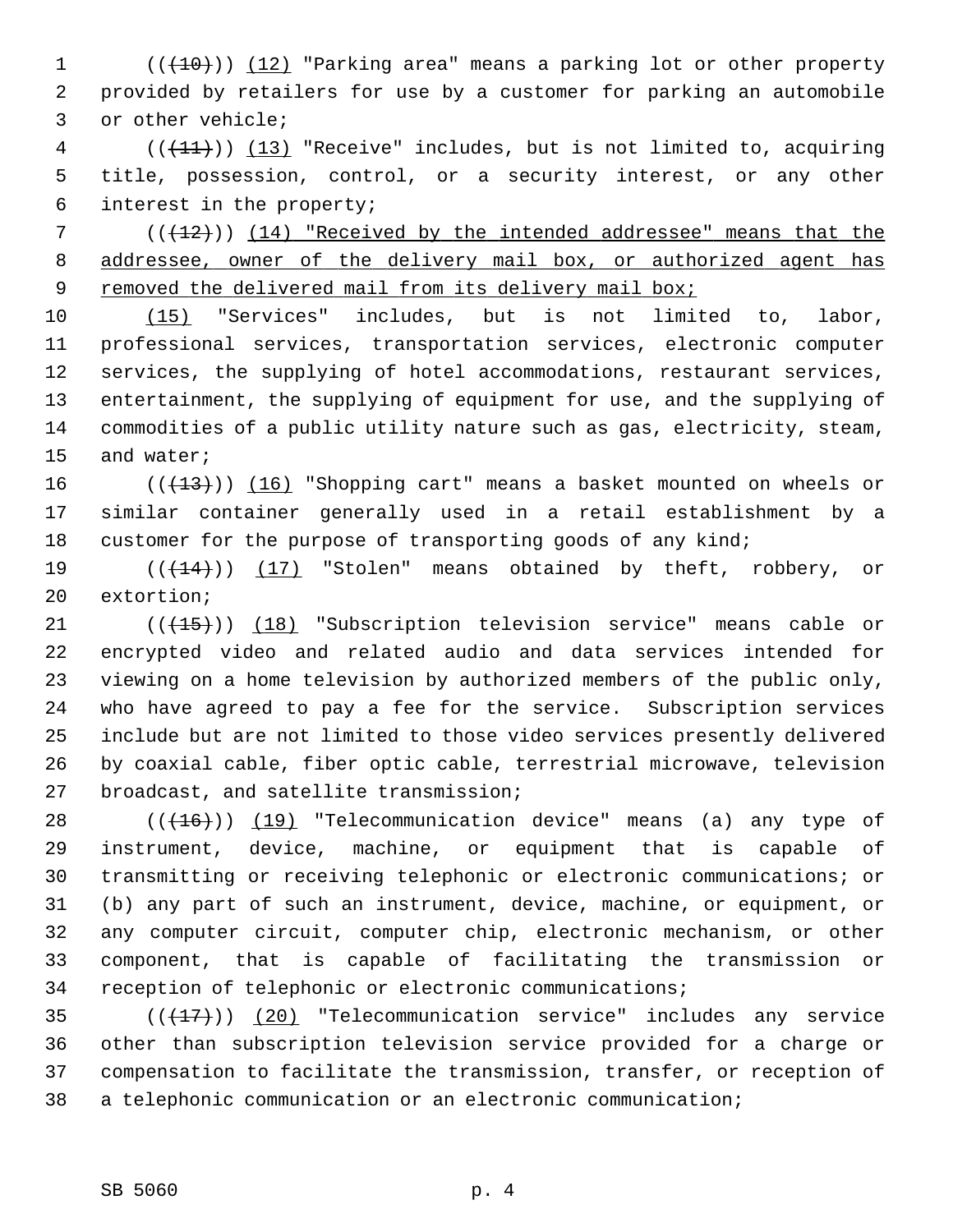1 (( $(18)$ )) (21) Value. (a) "Value" means the market value of the 2 property or services at the time and in the approximate area of the 3 criminal act.

 4 (b) Whether or not they have been issued or delivered, written 5 instruments, except those having a readily ascertained market value, 6 shall be evaluated as follows:

 7 (i) The value of an instrument constituting an evidence of debt, 8 such as a check, draft, or promissory note, shall be deemed the amount 9 due or collectible thereon or thereby, that figure ordinarily being the 10 face amount of the indebtedness less any portion thereof which has been 11 satisfied;

12 (ii) The value of a ticket or equivalent instrument which evidences 13 a right to receive transportation, entertainment, or other service 14 shall be deemed the price stated thereon, if any; and if no price is 15 stated thereon, the value shall be deemed the price of such ticket or 16 equivalent instrument which the issuer charged the general public;

17 (iii) The value of any other instrument that creates, releases, 18 discharges, or otherwise affects any valuable legal right, privilege, 19 or obligation shall be deemed the greatest amount of economic loss 20 which the owner of the instrument might reasonably suffer by virtue of 21 the loss of the instrument.

22 (c) Except as provided in RCW 9A.56.340(4) and 9A.56.350(4), 23 whenever any series of transactions which constitute theft, would, when 24 considered separately, constitute theft in the third degree because of 25 value, and said series of transactions are a part of a criminal episode 26 or a common scheme or plan, then the transactions may be aggregated in 27 one count and the sum of the value of all said transactions shall be 28 the value considered in determining the degree of theft involved.

29 For purposes of this subsection, "criminal episode" means a series 30 of thefts committed by the same person from one or more mercantile 31 establishments on three or more occasions within a five-day period.

32 (d) Whenever any person is charged with possessing stolen property 33 and such person has unlawfully in his possession at the same time the 34 stolen property of more than one person, then the stolen property 35 possessed may be aggregated in one count and the sum of the value of 36 all said stolen property shall be the value considered in determining 37 the degree of theft involved. Thefts committed by the same person in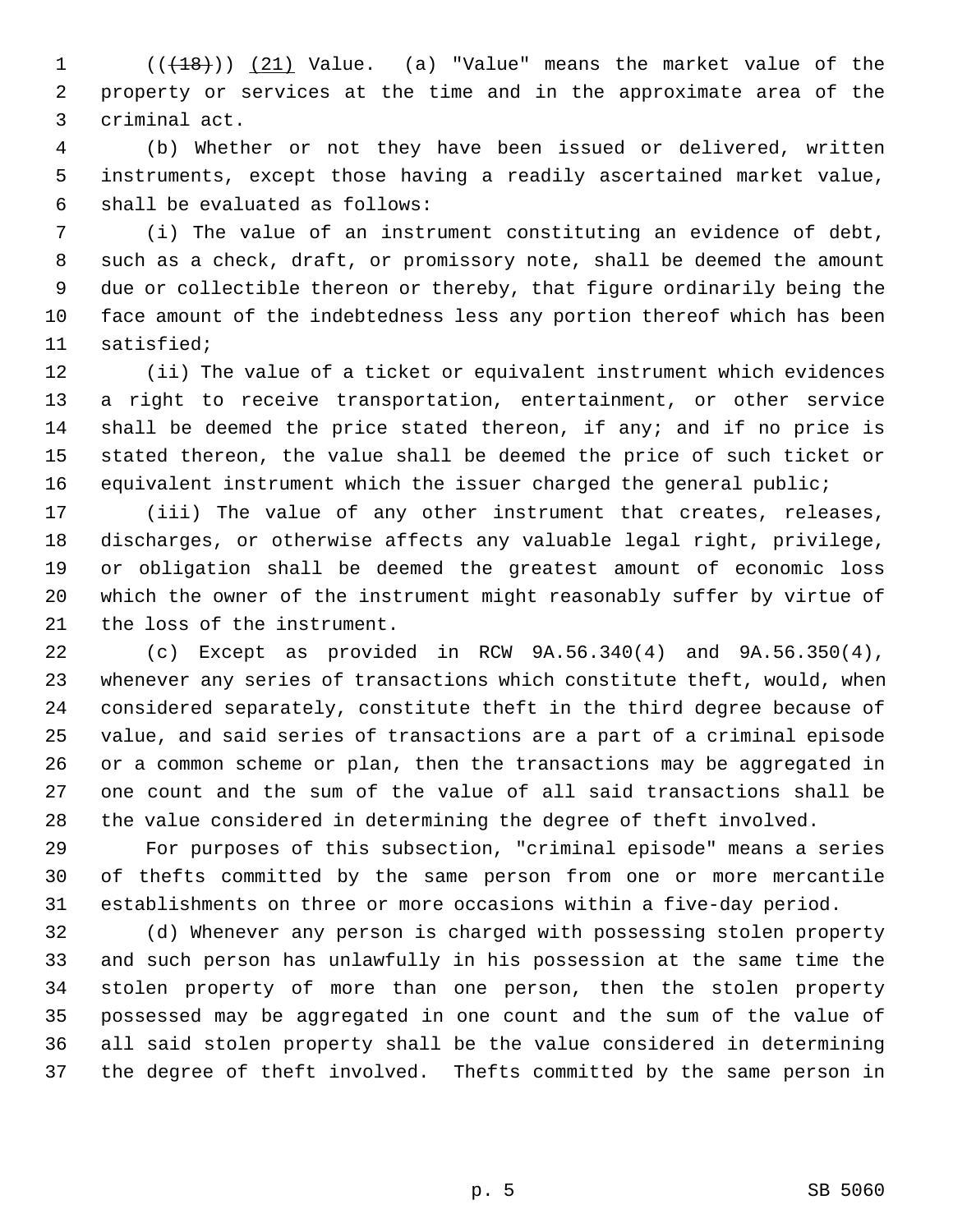1 different counties that have been aggregated in one county may be 2 prosecuted in any county in which one of the thefts occurred.

 3 (e) Property or services having value that cannot be ascertained 4 pursuant to the standards set forth above shall be deemed to be of a 5 value not exceeding two hundred and fifty dollars;

6  $((+19))$  (22) "Wrongfully obtains" or "exerts unauthorized control" 7 means:

8 (a) To take the property or services of another;

 9 (b) Having any property or services in one's possession, custody or 10 control as bailee, factor, lessee, pledgee, renter, servant, attorney, 11 agent, employee, trustee, executor, administrator, guardian, or officer 12 of any person, estate, association, or corporation, or as a public 13 officer, or person authorized by agreement or competent authority to 14 take or hold such possession, custody, or control, to secrete, 15 withhold, or appropriate the same to his or her own use or to the use 16 of any person other than the true owner or person entitled thereto; or

17 (c) Having any property or services in one's possession, custody, 18 or control as partner, to secrete, withhold, or appropriate the same to 19 his or her use or to the use of any person other than the true owner or 20 person entitled thereto, where the use is unauthorized by the 21 partnership agreement.

22 NEW SECTION. **Sec. 3.** A new section is added to chapter 9A.56 RCW 23 to read as follows:

24 (1) A person is guilty of theft of mail if he or she commits theft 25 of mail.

26 (2) Each item of mail stolen constitutes a separate and distinct 27 crime and may be punished accordingly.

28 (3) Theft of mail is a class C felony.

29 NEW SECTION. **Sec. 4.** A new section is added to chapter 9A.56 RCW 30 to read as follows:

31 (1) A person is guilty of possession of stolen mail if he or she 32 possesses stolen mail.

33 (2) "Possesses stolen mail" means to knowingly receive, retain, 34 possess, conceal, or dispose of stolen mail knowing that it has been 35 stolen, and to withhold or appropriate to the use of any person other 36 than the true owner, or the person to whom the mail is addressed.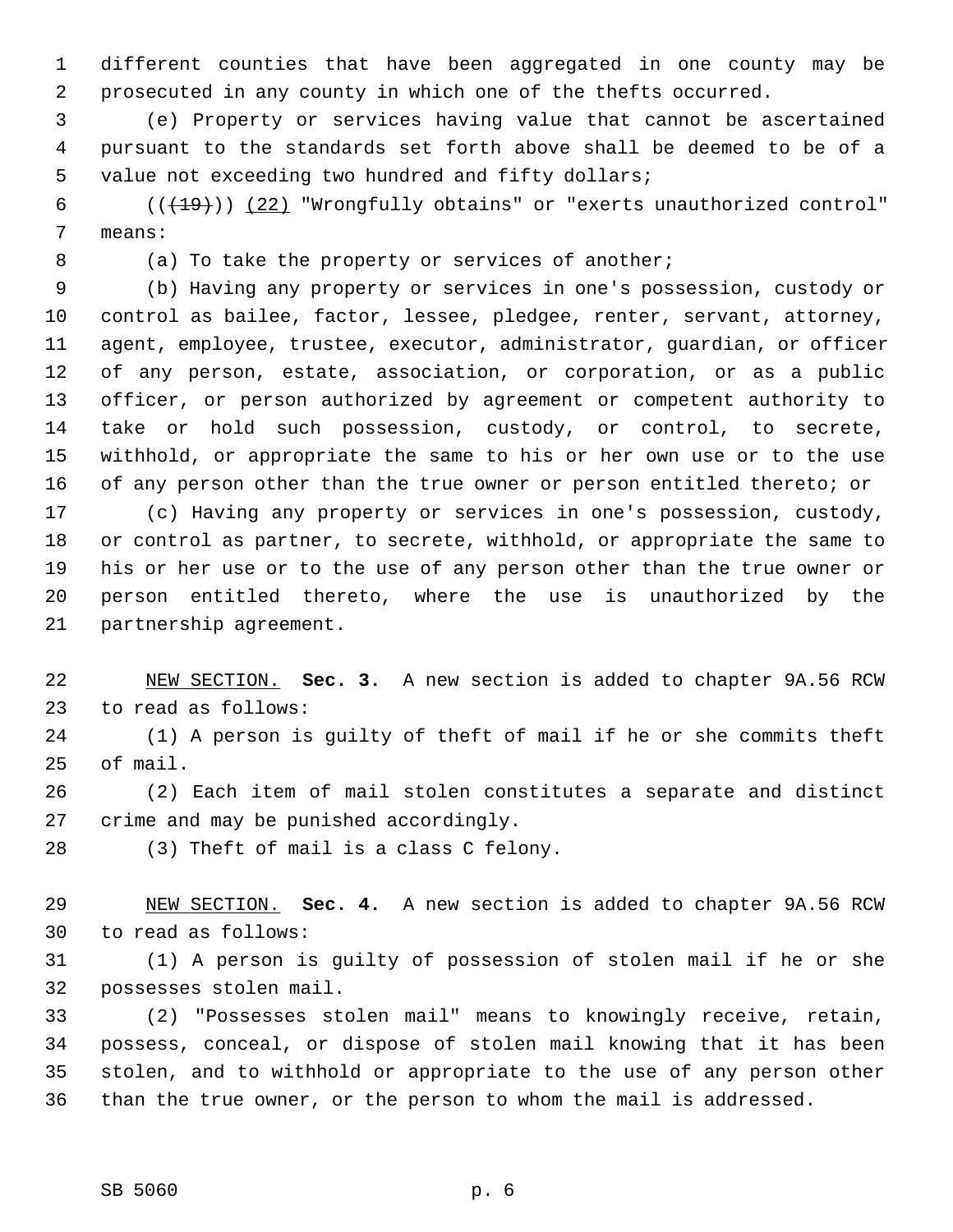1 (3) The fact that the person who stole the mail has not been 2 convicted, apprehended, or identified is not a defense to the charge of 3 possessing stolen mail.

 4 (4) Each item of stolen mail possessed constitutes a separate and 5 distinct crime and may be punished accordingly.

6 (5) Possession of stolen mail is a class C felony.

| 7  | Sec. 5. | RCW 9.94A.515 and 2010 c 289 s 11 and 2010 c 227 s 9 are |  |  |  |  |
|----|---------|----------------------------------------------------------|--|--|--|--|
| 8  |         | each reenacted and amended to read as follows:           |  |  |  |  |
| 9  |         |                                                          |  |  |  |  |
| 10 |         | TABLE <sub>2</sub>                                       |  |  |  |  |
| 11 |         | CRIMES INCLUDED WITHIN                                   |  |  |  |  |
| 12 |         | EACH SERIOUSNESS LEVEL                                   |  |  |  |  |
| 13 | XVI     | <b>Aggravated Murder 1 (RCW</b>                          |  |  |  |  |
| 14 |         | 10.95.020)                                               |  |  |  |  |
| 15 | XV      | Homicide by abuse (RCW 9A.32.055)                        |  |  |  |  |
| 16 |         | Malicious explosion 1 (RCW                               |  |  |  |  |
| 17 |         | 70.74.280(1)                                             |  |  |  |  |
| 18 |         | Murder 1 (RCW 9A.32.030)                                 |  |  |  |  |
| 19 | XIV     | Murder 2 (RCW 9A.32.050)                                 |  |  |  |  |
| 20 |         | Trafficking 1 (RCW 9A.40.100(1))                         |  |  |  |  |
| 21 | XIII    | Malicious explosion 2 (RCW                               |  |  |  |  |
| 22 |         | 70.74.280(2)                                             |  |  |  |  |
| 23 |         | Malicious placement of an explosive 1                    |  |  |  |  |
| 24 |         | (RCW 70.74.270(1))                                       |  |  |  |  |
| 25 | XII     | Assault 1 (RCW 9A.36.011)                                |  |  |  |  |
| 26 |         | Assault of a Child 1 (RCW 9A.36.120)                     |  |  |  |  |
| 27 |         | Malicious placement of an imitation                      |  |  |  |  |
| 28 |         | device 1 (RCW 70.74.272(1)(a))                           |  |  |  |  |
| 29 |         | Promoting Commercial Sexual Abuse                        |  |  |  |  |
| 30 |         | of a Minor (RCW 9.68A.101)                               |  |  |  |  |
| 31 |         | Rape 1 (RCW 9A.44.040)                                   |  |  |  |  |
| 32 |         | Rape of a Child 1 (RCW 9A.44.073)                        |  |  |  |  |
| 33 |         | Trafficking 2 (RCW 9A.40.100(2))                         |  |  |  |  |
| 34 | ΧI      | Manslaughter 1 (RCW 9A.32.060)                           |  |  |  |  |
| 35 |         | Rape 2 (RCW 9A.44.050)                                   |  |  |  |  |
| 36 |         | Rape of a Child 2 (RCW 9A.44.076)                        |  |  |  |  |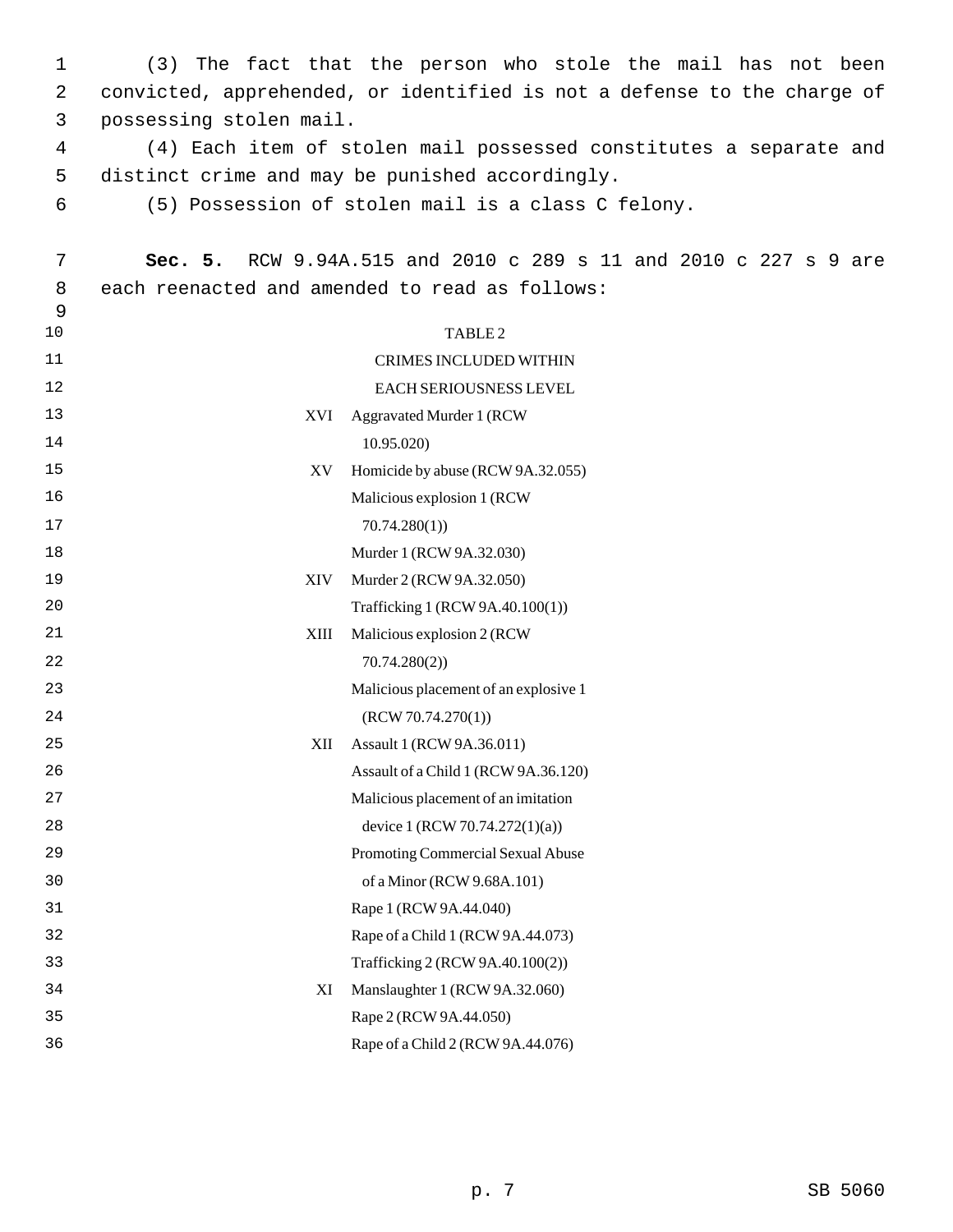| 1              | X    | Child Molestation 1 (RCW 9A.44.083)     |
|----------------|------|-----------------------------------------|
| $\overline{2}$ |      | Criminal Mistreatment 1 (RCW            |
| 3              |      | 9A.42.020)                              |
| 4              |      | Indecent Liberties (with forcible       |
| 5              |      | compulsion) (RCW                        |
| 6              |      | 9A.44.100(1)(a)                         |
| 7              |      | Kidnapping 1 (RCW 9A.40.020)            |
| 8              |      | Leading Organized Crime (RCW            |
| 9              |      | 9A.82.060(1)(a)                         |
| 10             |      | Malicious explosion 3 (RCW              |
| 11             |      | 70.74.280(3)                            |
| 12             |      | <b>Sexually Violent Predator Escape</b> |
| 13             |      | (RCW 9A.76.115)                         |
| 14             | IX   | Abandonment of Dependent Person 1       |
| 15             |      | (RCW 9A.42.060)                         |
| 16             |      | Assault of a Child 2 (RCW 9A.36.130)    |
| 17             |      | Explosive devices prohibited (RCW       |
| 18             |      | 70.74.180)                              |
| 19             |      | Hit and Run--Death (RCW                 |
| 20             |      | 46.52.020(4)(a)                         |
| 21             |      | Homicide by Watercraft, by being        |
| 22             |      | under the influence of intoxicating     |
| 23             |      | liquor or any drug (RCW                 |
| 24             |      | 79A.60.050)                             |
| 25             |      | Inciting Criminal Profiteering (RCW     |
| 26             |      | 9A.82.060(1)(b)                         |
| 27             |      | Malicious placement of an explosive 2   |
| 28             |      | (RCW 70.74.270(2))                      |
| 29             |      | Robbery 1 (RCW 9A.56.200)               |
| 30             |      | Sexual Exploitation (RCW 9.68A.040)     |
| 31             |      | Vehicular Homicide, by being under      |
| 32             |      | the influence of intoxicating liquor    |
| 33             |      | or any drug (RCW 46.61.520)             |
| 34             | VIII | Arson 1 (RCW 9A.48.020)                 |
| 35             |      | Commercial Sexual Abuse of a Minor      |
| 36             |      | (RCW 9.68A.100)                         |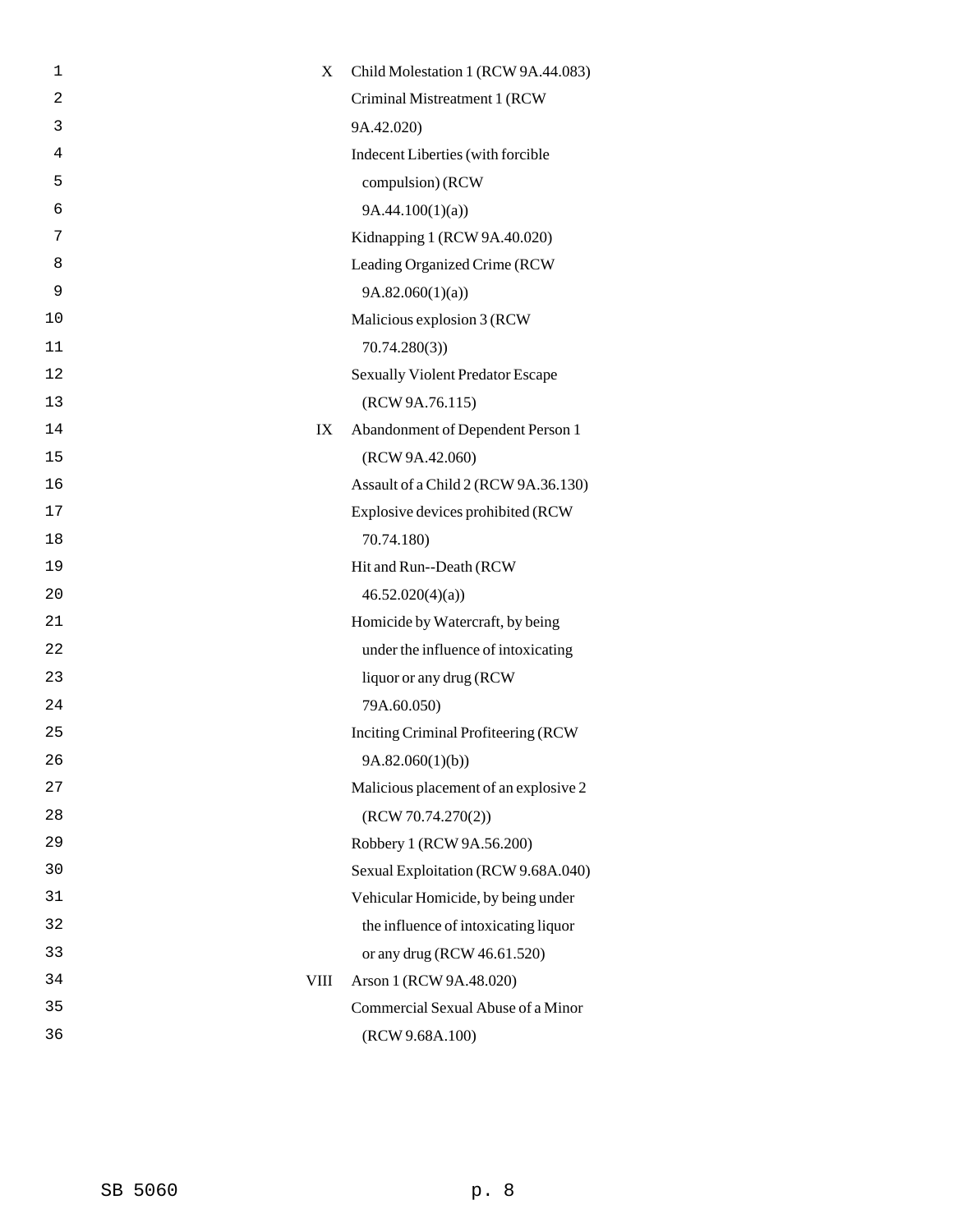| 1  |     | Homicide by Watercraft, by the          |
|----|-----|-----------------------------------------|
| 2  |     | operation of any vessel in a            |
| 3  |     | reckless manner (RCW                    |
| 4  |     | 79A.60.050)                             |
| 5  |     | Manslaughter 2 (RCW 9A.32.070)          |
| 6  |     | Promoting Prostitution 1 (RCW           |
| 7  |     | 9A.88.070)                              |
| 8  |     | Theft of Ammonia (RCW 69.55.010)        |
| 9  |     | Vehicular Homicide, by the operation    |
| 10 |     | of any vehicle in a reckless manner     |
| 11 |     | (RCW 46.61.520)                         |
| 12 | VII | Burglary 1 (RCW 9A.52.020)              |
| 13 |     | Child Molestation 2 (RCW 9A.44.086)     |
| 14 |     | Civil Disorder Training (RCW            |
| 15 |     | 9A.48.120)                              |
| 16 |     | Dealing in depictions of minor engaged  |
| 17 |     | in sexually explicit conduct 1          |
| 18 |     | (RCW 9.68A.050(1))                      |
| 19 |     | Drive-by Shooting (RCW 9A.36.045)       |
| 20 |     | Homicide by Watercraft, by disregard    |
| 21 |     | for the safety of others (RCW           |
| 22 |     | 79A.60.050)                             |
| 23 |     | Indecent Liberties (without forcible    |
| 24 |     | compulsion) (RCW 9A.44.100(1)           |
| 25 |     | $(b)$ and $(c)$ )                       |
| 26 |     | Introducing Contraband 1 (RCW)          |
| 27 |     | 9A.76.140)                              |
| 28 |     | Malicious placement of an explosive 3   |
| 29 |     | (RCW 70.74.270(3))                      |
| 30 |     | Negligently Causing Death By Use of a   |
| 31 |     | Signal Preemption Device (RCW           |
| 32 |     | 46.37.675)                              |
| 33 |     | Sending, bringing into state depictions |
| 34 |     | of minor engaged in sexually            |
| 35 |     | explicit conduct 1 (RCW                 |
| 36 |     | 9.68A.060(1)                            |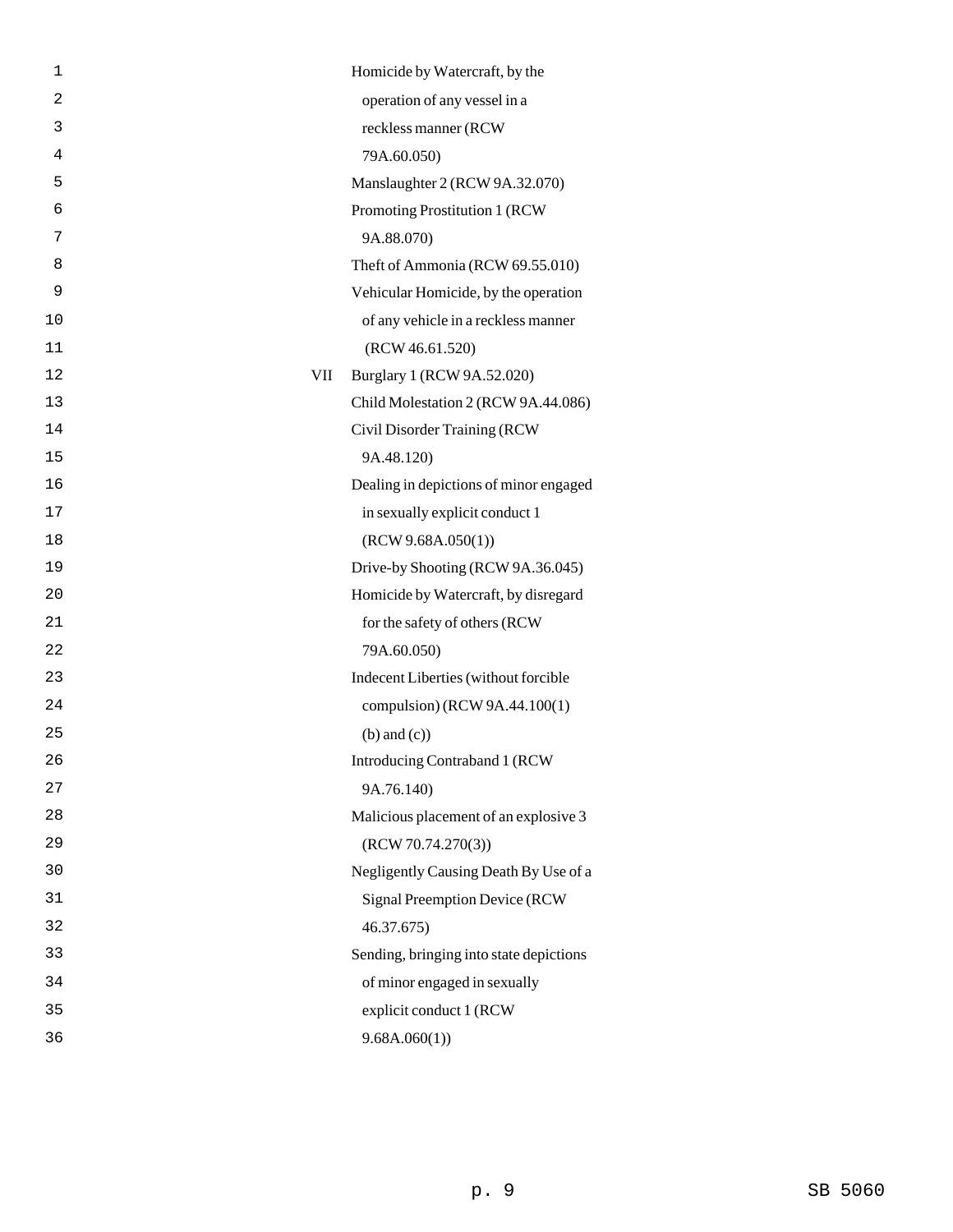| $\mathbf 1$    |    | Unlawful Possession of a Firearm in  |
|----------------|----|--------------------------------------|
| $\overline{2}$ |    | the first degree $(RCW 9.41.040(1))$ |
| 3              |    | Use of a Machine Gun in Commission   |
| 4              |    | of a Felony (RCW 9.41.225)           |
| 5              |    | Vehicular Homicide, by disregard for |
| 6              |    | the safety of others (RCW            |
| 7              |    | 46.61.520)                           |
| 8              | VI | Bail Jumping with Murder 1 (RCW      |
| 9              |    | 9A.76.170(3)(a)                      |
| 10             |    | Bribery (RCW 9A.68.010)              |
| 11             |    | Incest 1 (RCW 9A.64.020(1))          |
| 12             |    | Intimidating a Judge (RCW 9A.72.160) |
| 13             |    | Intimidating a Juror/Witness (RCW    |
| 14             |    | 9A.72.110, 9A.72.130)                |
| 15             |    | Malicious placement of an imitation  |
| 16             |    | device 2 (RCW 70.74.272(1)(b))       |
| 17             |    | Possession of Depictions of a Minor  |
| 18             |    | <b>Engaged in Sexually Explicit</b>  |
| 19             |    | Conduct 1 (RCW 9.68A.070(1))         |
| 20             |    | Rape of a Child 3 (RCW 9A.44.079)    |
| 21             |    | Theft of a Firearm (RCW 9A.56.300)   |
| 22             |    | Unlawful Storage of Ammonia (RCW     |
| 23             |    | 69.55.020)                           |
| 24             | V  | Abandonment of Dependent Person 2    |
| 25             |    | (RCW 9A.42.070)                      |
| 26             |    | Advancing money or property for      |
| 27             |    | extortionate extension of credit     |
| 28             |    | (RCW 9A.82.030)                      |
| 29             |    | Bail Jumping with class A Felony     |
| 30             |    | (RCW 9A.76.170(3)(b))                |
| 31             |    | Child Molestation 3 (RCW 9A.44.089)  |
| 32             |    | Criminal Mistreatment 2 (RCW         |
| 33             |    | 9A.42.030)                           |
| 34             |    | Custodial Sexual Misconduct 1 (RCW   |
| 35             |    | 9A.44.160)                           |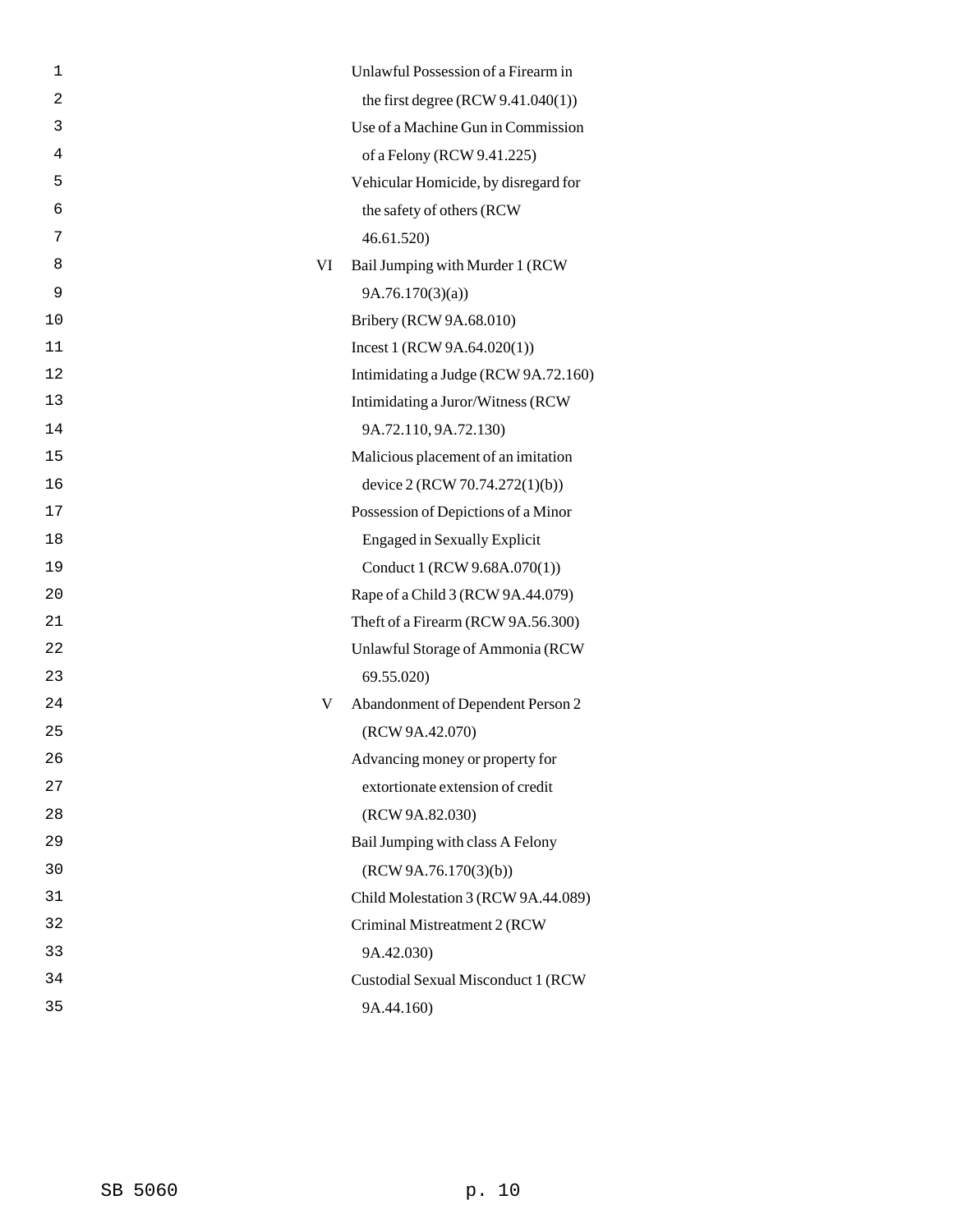| $\mathbf 1$    | Dealing in Depictions of Minor          |
|----------------|-----------------------------------------|
| $\overline{c}$ | <b>Engaged in Sexually Explicit</b>     |
| 3              | Conduct 2 (RCW 9.68A.050(2))            |
| 4              | Domestic Violence Court Order           |
| 5              | Violation (RCW 10.99.040,               |
| 6              | 10.99.050, 26.09.300, 26.10.220,        |
| 7              | 26.26.138, 26.50.110, 26.52.070,        |
| 8              | or 74.34.145)                           |
| 9              | Driving While Under the Influence       |
| 10             | (RCW 46.61.502(6))                      |
| 11             | Extortion 1 (RCW 9A.56.120)             |
| 12             | Extortionate Extension of Credit (RCW   |
| 13             | 9A.82.020)                              |
| 14             | <b>Extortionate Means to Collect</b>    |
| 15             | <b>Extensions of Credit (RCW)</b>       |
| 16             | 9A.82.040)                              |
| 17             | Incest 2 (RCW 9A.64.020(2))             |
| 18             | Kidnapping 2 (RCW 9A.40.030)            |
| 19             | Perjury 1 (RCW 9A.72.020)               |
| 20             | Persistent prison misbehavior (RCW      |
| 21             | 9.94.070)                               |
| 22             | Physical Control of a Vehicle While     |
| 23             | Under the Influence (RCW                |
| 24             | 46.61.504(6)                            |
| 25             | Possession of a Stolen Firearm (RCW     |
| 26             | 9A.56.310)                              |
| 27             | Rape 3 (RCW 9A.44.060)                  |
| 28             | Rendering Criminal Assistance 1         |
| 29             | (RCW 9A.76.070)                         |
| 30             | Sending, Bringing into State Depictions |
| 31             | of Minor Engaged in Sexually            |
| 32             | <b>Explicit Conduct 2 (RCW</b>          |
| 33             | 9.68A.060(2))                           |
| 34             | Sexual Misconduct with a Minor 1        |
| 35             | (RCW 9A.44.093)                         |
| 36             | <b>Sexually Violating Human Remains</b> |
| 37             | (RCW 9A.44.105)                         |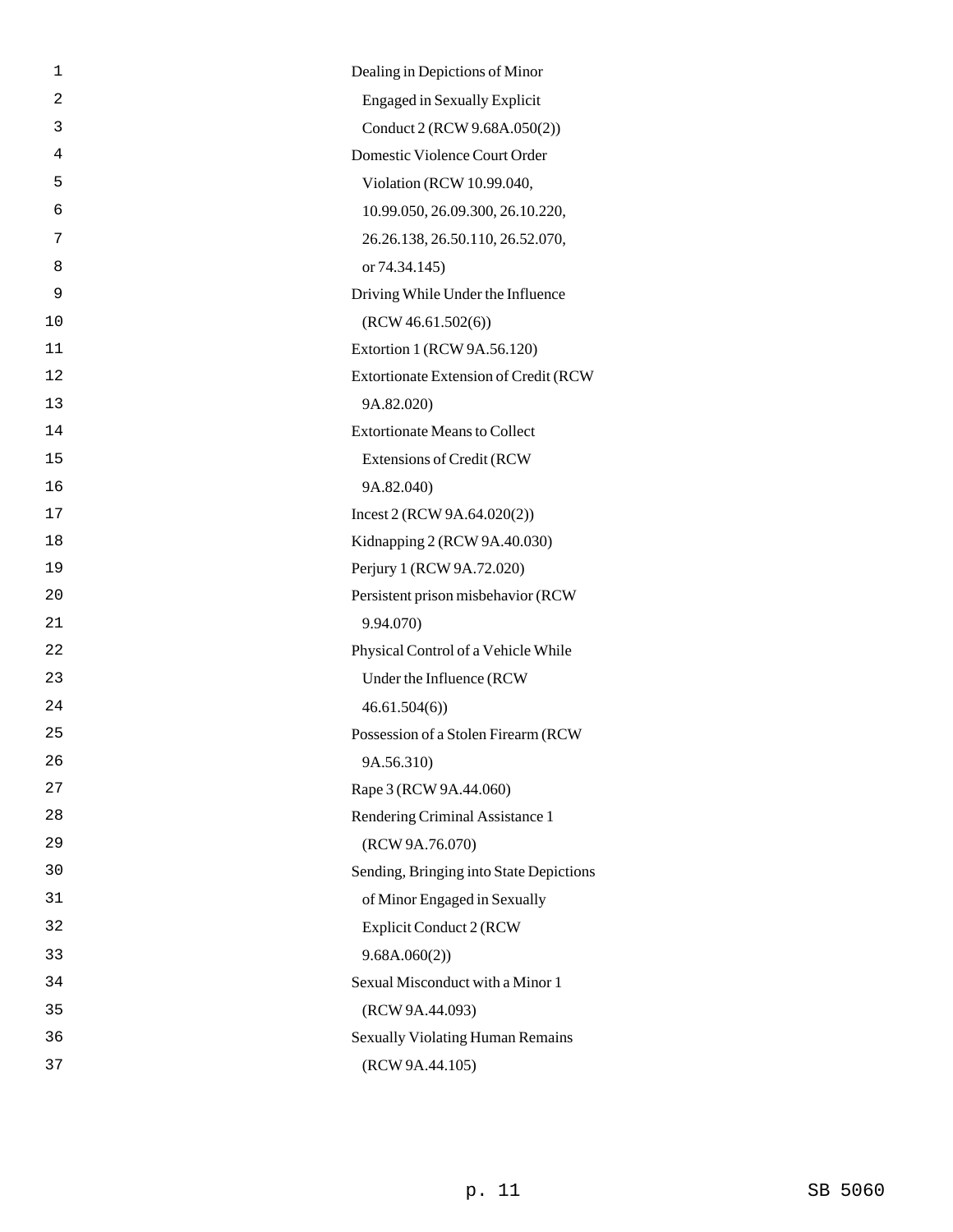| 1              | Stalking (RCW 9A.46.110)              |
|----------------|---------------------------------------|
| $\overline{a}$ | Taking Motor Vehicle Without          |
| 3              | Permission 1 (RCW 9A.56.070)          |
| 4              | IV<br>Arson 2 (RCW 9A.48.030)         |
| 5              | Assault 2 (RCW 9A.36.021)             |
| 6              | Assault 3 (of a Peace Officer with a  |
| 7              | Projectile Stun Gun) (RCW             |
| 8              | 9A.36.031(1)(h)                       |
| 9              | Assault by Watercraft (RCW            |
| 10             | 79A.60.060)                           |
| 11             | Bribing a Witness/Bribe Received by   |
| 12             | Witness (RCW 9A.72.090,               |
| 13             | 9A.72.100)                            |
| 14             | Cheating 1 (RCW 9.46.1961)            |
| 15             | Commercial Bribery (RCW 9A.68.060)    |
| 16             | Counterfeiting (RCW 9.16.035(4))      |
| 17             | Endangerment with a Controlled        |
| 18             | Substance (RCW 9A.42.100)             |
| 19             | Escape 1 (RCW 9A.76.110)              |
| 20             | Hit and Run--Injury (RCW              |
| 21             | 46.52.020(4)(b)                       |
| 22             | Hit and Run with Vessel--Injury       |
| 23             | Accident (RCW 79A.60.200(3))          |
| 24             | Identity Theft 1 (RCW 9.35.020(2))    |
| 25             | Indecent Exposure to Person Under     |
| 26             | Age Fourteen (subsequent sex          |
| 27             | offense) (RCW 9A.88.010)              |
| 28             | Influencing Outcome of Sporting Event |
| 29             | (RCW 9A.82.070)                       |
| 30             | Malicious Harassment (RCW             |
| 31             | 9A.36.080)                            |
| 32             | Possession of Depictions of a Minor   |
| 33             | <b>Engaged in Sexually Explicit</b>   |
| 34             | Conduct 2 (RCW ((9.68[A].070))        |
| 35             | 9.68A.070(2)                          |
| 36             | <b>Residential Burglary (RCW</b>      |
| 37             | 9A.52.025)                            |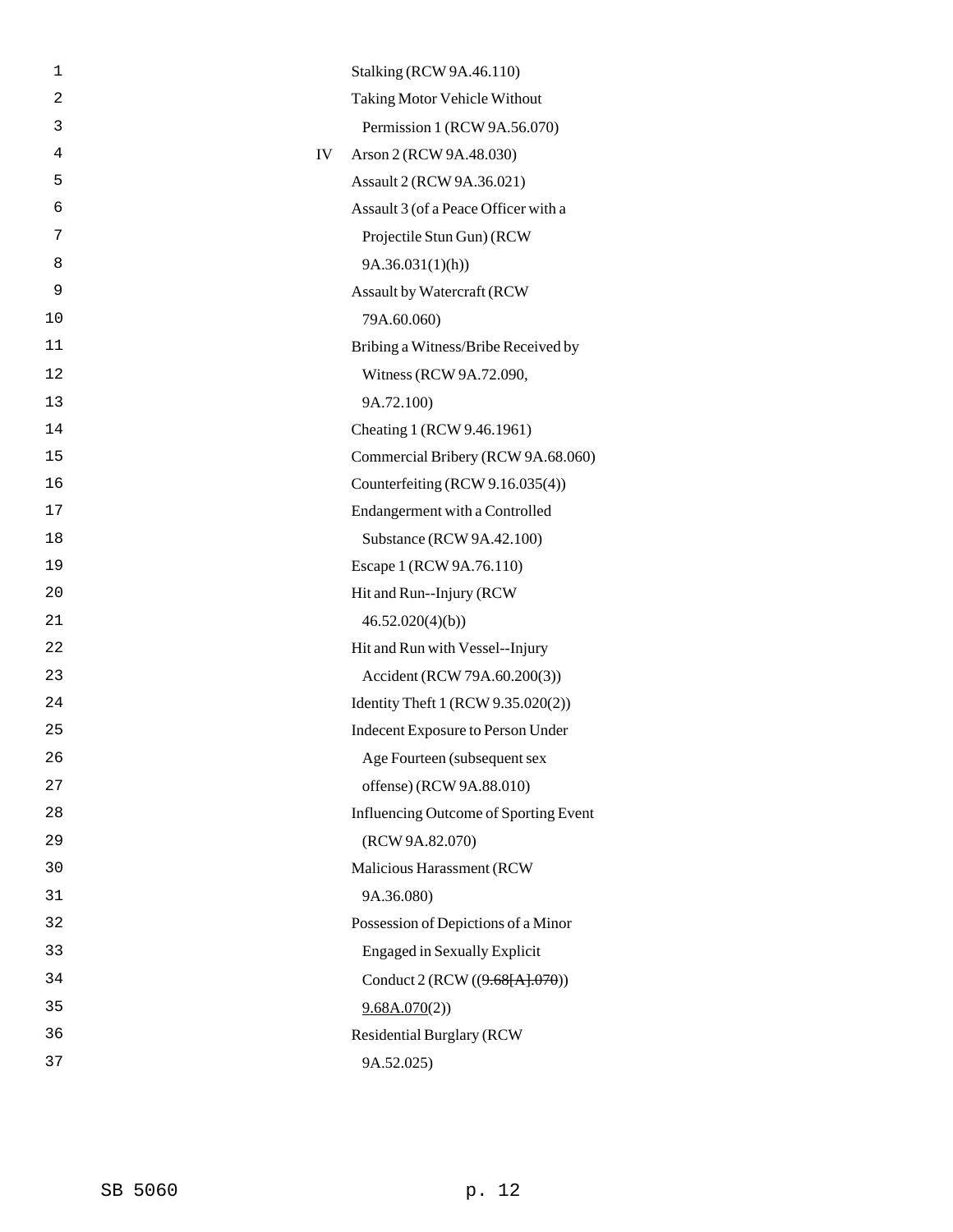| 1              | Robbery 2 (RCW 9A.56.210)                |
|----------------|------------------------------------------|
| $\overline{2}$ | Theft of Livestock 1 (RCW 9A.56.080)     |
| 3              | Threats to Bomb (RCW 9.61.160)           |
| 4              | Trafficking in Stolen Property 1 (RCW)   |
| 5              | 9A.82.050)                               |
| 6              | Unlawful factoring of a credit card or   |
| 7              | payment card transaction (RCW            |
| 8              | 9A.56.290(4)(b)                          |
| 9              | Unlawful transaction of health           |
| 10             | coverage as a health care service        |
| 11             | contractor (RCW 48.44.016(3))            |
| 12             | Unlawful transaction of health           |
| 13             | coverage as a health maintenance         |
| 14             | organization (RCW 48.46.033(3))          |
| 15             | Unlawful transaction of insurance        |
| 16             | business (RCW 48.15.023(3))              |
| 17             | Unlicensed practice as an insurance      |
| 18             | professional (RCW 48.17.063(2))          |
| 19             | Use of Proceeds of Criminal              |
| 20             | Profiteering (RCW 9A.82.080 (1)          |
| 21             | and $(2)$ )                              |
| 22             | Vehicular Assault, by being under the    |
| 23             | influence of intoxicating liquor or      |
| 24             | any drug, or by the operation or         |
| 25             | driving of a vehicle in a reckless       |
| 26             | manner (RCW 46.61.522)                   |
| 27             | Viewing of Depictions of a Minor         |
| 28             | <b>Engaged in Sexually Explicit</b>      |
| 29             | Conduct 1 (RCW 9.68A.075(1))             |
| 30             | Willful Failure to Return from           |
| 31             | Furlough (RCW 72.66.060)                 |
| 32             | Animal Cruelty 1 (Sexual Conduct or<br>Ш |
| 33             | Contact) (RCW 16.52.205(3))              |
| 34             | Assault 3 (Except Assault 3 of a Peace   |
| 35             | Officer With a Projectile Stun           |
| 36             | Gun) (RCW 9A.36.031 except               |
| 37             | subsection $(1)(h)$                      |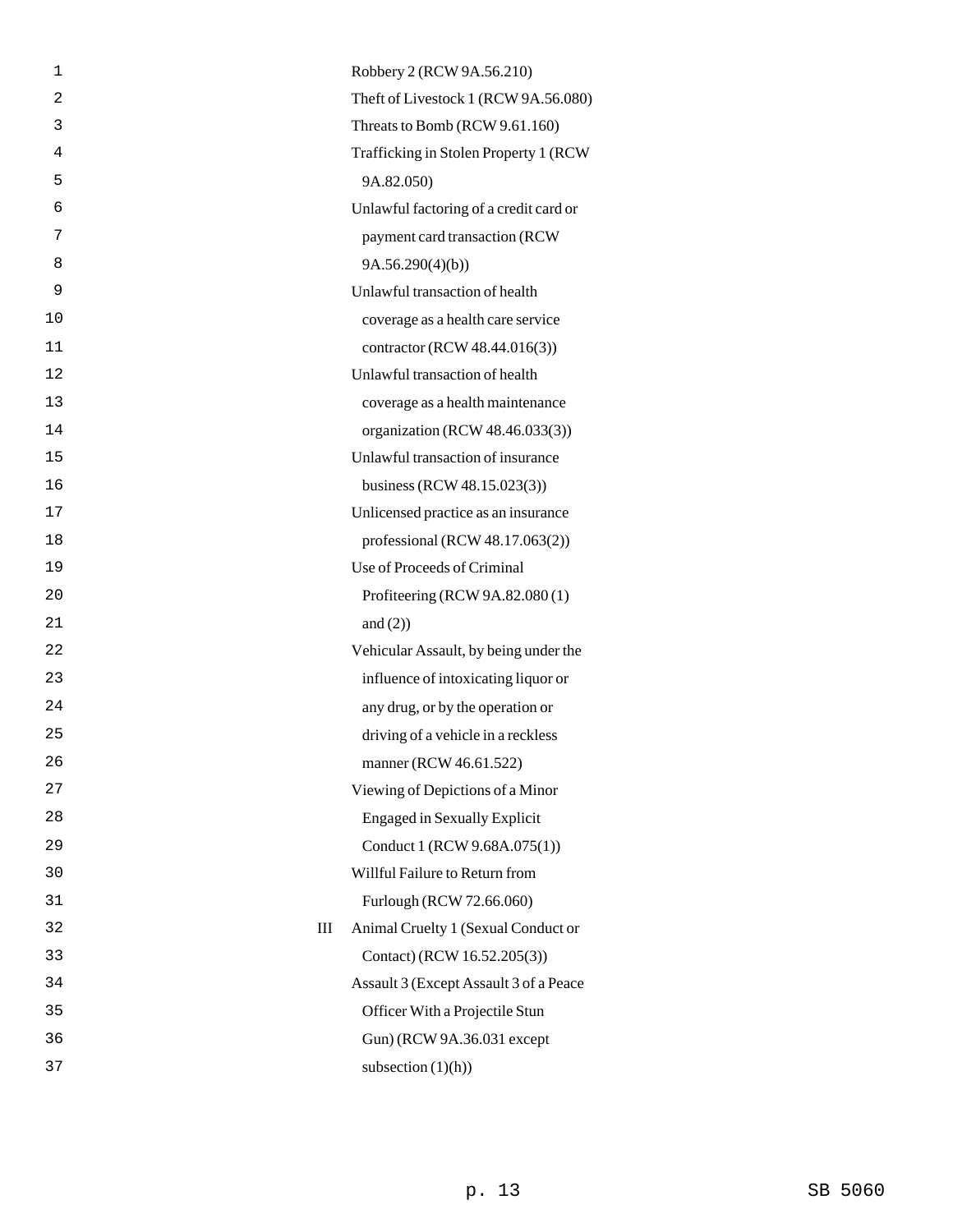| 1              | Assault of a Child 3 (RCW 9A.36.140)          |
|----------------|-----------------------------------------------|
| $\overline{c}$ | Bail Jumping with class B or C Felony         |
| 3              | (RCW 9A.76.170(3)(c))                         |
| 4              | Burglary 2 (RCW 9A.52.030)                    |
| 5              | Communication with a Minor for                |
| 6              | <b>Immoral Purposes (RCW)</b>                 |
| 7              | 9.68A.090)                                    |
| 8              | Criminal Gang Intimidation (RCW               |
| 9              | 9A.46.120)                                    |
| 10             | Custodial Assault (RCW 9A.36.100)             |
| 11             | Cyberstalking (subsequent conviction          |
| 12             | or threat of death) (RCW                      |
| 13             | 9.61.260(3)                                   |
| 14             | Escape 2 (RCW 9A.76.120)                      |
| 15             | Extortion 2 (RCW 9A.56.130)                   |
| 16             | Harassment (RCW 9A.46.020)                    |
| 17             | Intimidating a Public Servant (RCW            |
| 18             | 9A.76.180)                                    |
| 19             | Introducing Contraband 2 (RCW                 |
| 20             | 9A.76.150)                                    |
| 21             | Malicious Injury to Railroad Property         |
| 22             | (RCW 81.60.070)                               |
| 23             | Mortgage Fraud (RCW 19.144.080)               |
| 24             | <b>Negligently Causing Substantial Bodily</b> |
| 25             | Harm By Use of a Signal                       |
| 26             | Preemption Device (RCW                        |
| 27             | 46.37.674)                                    |
| 28             | Organized Retail Theft 1 (RCW                 |
| 29             | 9A.56.350(2))                                 |
| 30             | Perjury 2 (RCW 9A.72.030)                     |
| 31             | Possession of Incendiary Device (RCW          |
| 32             | 9.40.120)                                     |
| 33             | Possession of Machine Gun or Short-           |
| 34             | Barreled Shotgun or Rifle (RCW                |
| 35             | 9.41.190)                                     |
| 36             | Promoting Prostitution 2 (RCW                 |
| 37             | 9A.88.080)                                    |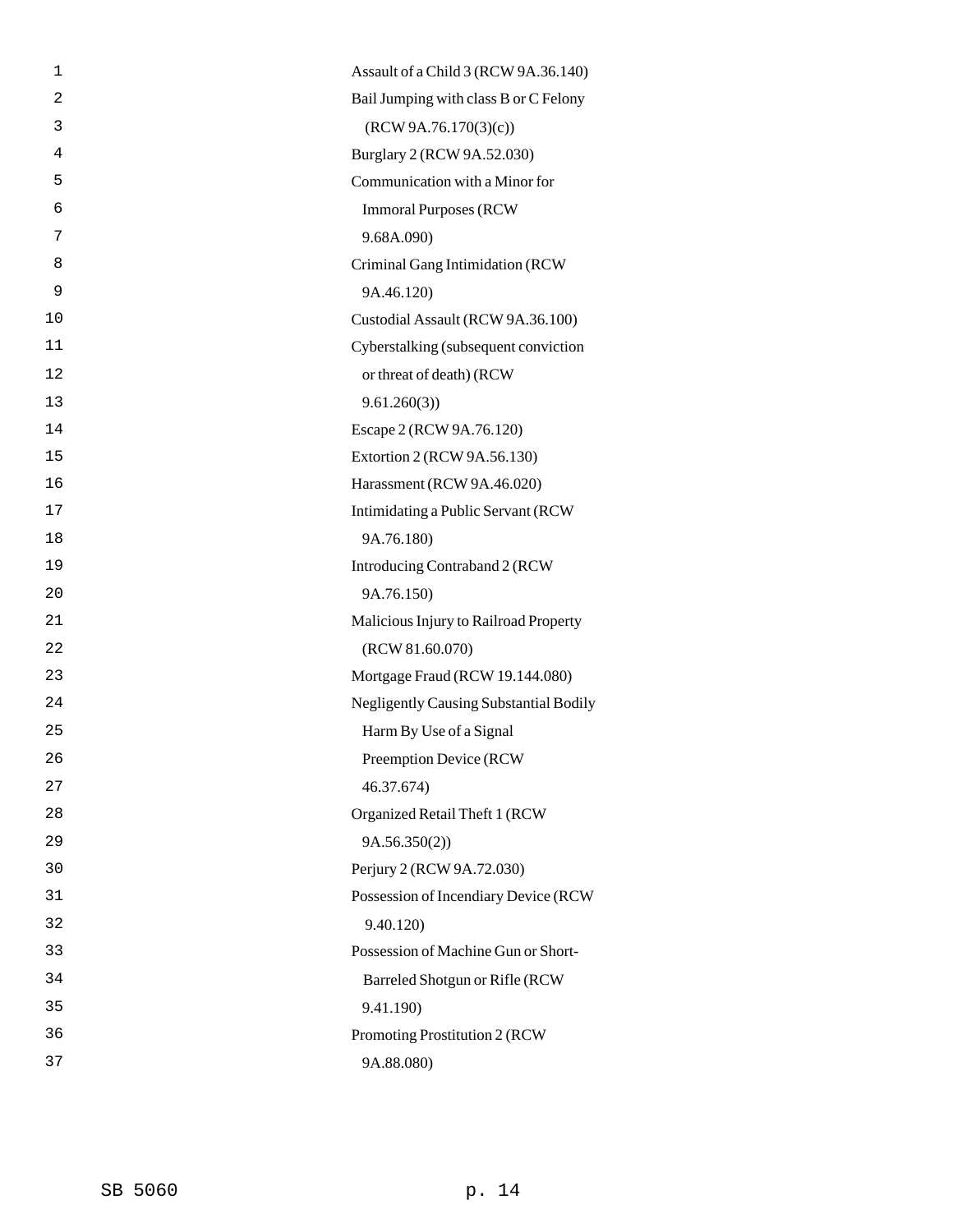| 1  |   | Retail Theft with Extenuating           |
|----|---|-----------------------------------------|
| 2  |   | Circumstances 1 (RCW)                   |
| 3  |   | 9A.56.360(2))                           |
| 4  |   | Securities Act violation (RCW           |
| 5  |   | 21.20.400)                              |
| 6  |   | Tampering with a Witness (RCW           |
| 7  |   | 9A.72.120)                              |
| 8  |   | Telephone Harassment (subsequent        |
| 9  |   | conviction or threat of death)          |
| 10 |   | (RCW 9.61.230(2))                       |
| 11 |   | Theft of Livestock 2 (RCW 9A.56.083)    |
| 12 |   | Theft with the Intent to Resell 1 (RCW) |
| 13 |   | 9A.56.340(2))                           |
| 14 |   | Trafficking in Stolen Property 2 (RCW)  |
| 15 |   | 9A.82.055)                              |
| 16 |   | Unlawful Imprisonment (RCW              |
| 17 |   | 9A.40.040)                              |
| 18 |   | Unlawful possession of firearm in the   |
| 19 |   | second degree $(RCW 9.41.040(2))$       |
| 20 |   | Vehicular Assault, by the operation or  |
| 21 |   | driving of a vehicle with disregard     |
| 22 |   | for the safety of others (RCW           |
| 23 |   | 46.61.522)                              |
| 24 |   | Willful Failure to Return from Work     |
| 25 |   | Release (RCW 72.65.070)                 |
| 26 | П | Computer Trespass 1 (RCW                |
| 27 |   | 9A.52.110)                              |
| 28 |   | Counterfeiting (RCW 9.16.035(3))        |
| 29 |   | <b>Escape from Community Custody</b>    |
| 30 |   | (RCW 72.09.310)                         |
| 31 |   | Failure to Register as a Sex Offender   |
| 32 |   | (second or subsequent offense)          |
| 33 |   | (RCW 9A.44.130(11)(a))                  |
| 34 |   | Health Care False Claims (RCW           |
| 35 |   | 48.80.030)                              |
| 36 |   | Identity Theft 2 (RCW 9.35.020(3))      |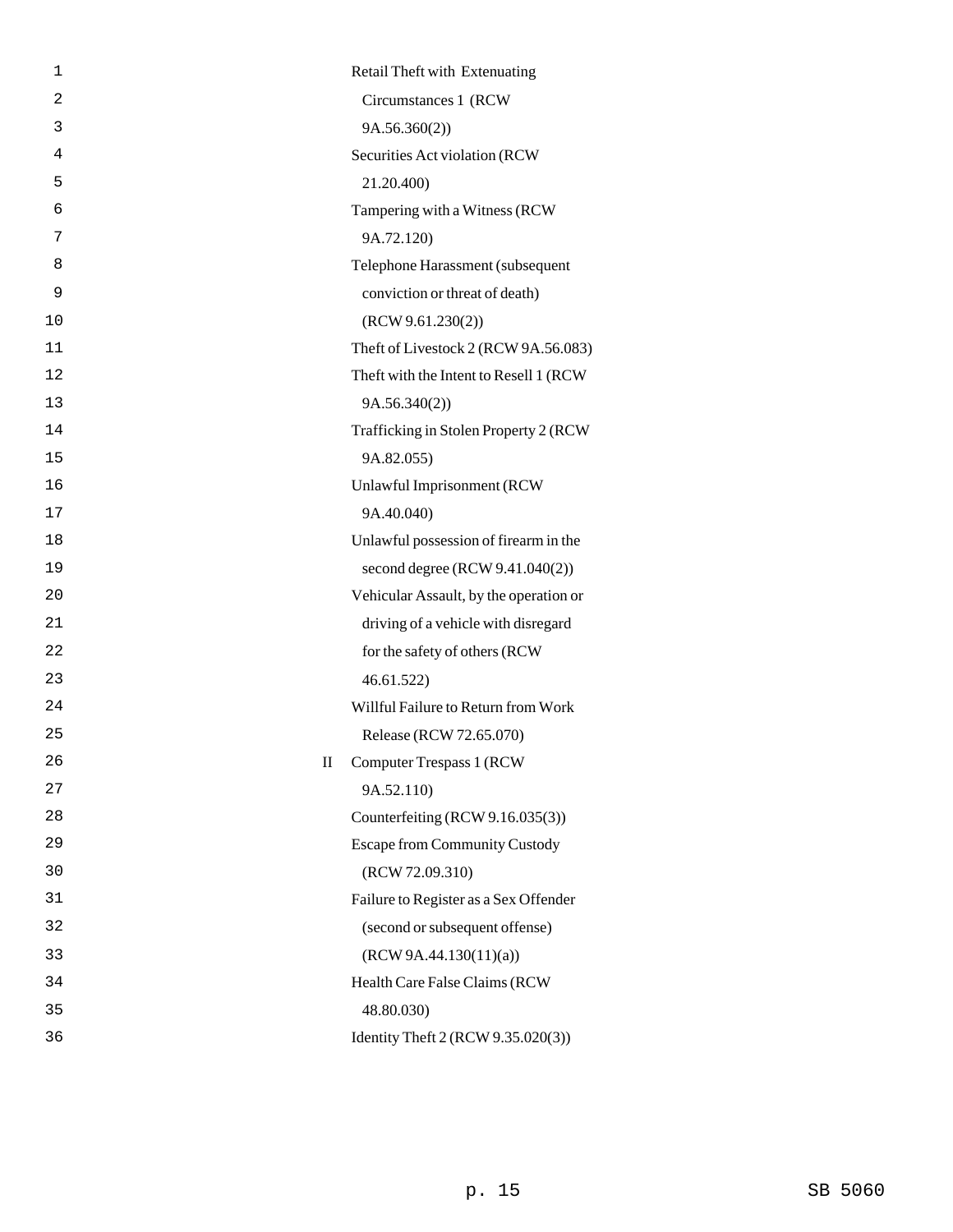| 1              | <b>Improperly Obtaining Financial</b>   |
|----------------|-----------------------------------------|
| $\overline{2}$ | Information (RCW 9.35.010)              |
| 3              | Malicious Mischief 1 (RCW               |
| 4              | 9A.48.070)                              |
| 5              | Organized Retail Theft 2 (RCW           |
| 6              | 9A.56.350(3)                            |
| 7              | Possession of Stolen Mail (section 4 of |
| 8              | this act)                               |
| 9              | Possession of Stolen Property 1 (RCW    |
| 10             | 9A.56.150)                              |
| 11             | Possession of a Stolen Vehicle (RCW     |
| 12             | 9A.56.068)                              |
| 13             | Retail Theft with Extenuating           |
| 14             | Circumstances 2 (RCW)                   |
| 15             | 9A.56.360(3)                            |
| 16             | Theft 1 (RCW 9A.56.030)                 |
| 17             | Theft of Mail (section 3 of this act)   |
| 18             | Theft of a Motor Vehicle (RCW           |
| 19             | 9A.56.065)                              |
| 20             | Theft of Rental, Leased, or Lease-      |
| 21             | purchased Property (valued at one       |
| 22             | thousand five hundred dollars or        |
| 23             | more) (RCW 9A.56.096(5)(a))             |
| 24             | Theft with the Intent to Resell 2 (RCW) |
| 25             | 9A.56.340(3)                            |
| 26             | Trafficking in Insurance Claims (RCW    |
| 27             | 48.30A.015)                             |
| 28             | Unlawful factoring of a credit card or  |
| 29             | payment card transaction (RCW           |
| 30             | 9A.56.290(4)(a)                         |
| 31             | Unlawful Practice of Law (RCW           |
| 32             | 2.48.180)                               |
| 33             | Unlicensed Practice of a Profession or  |
| 34             | Business (RCW 18.130.190(7))            |
| 35             | Voyeurism (RCW 9A.44.115)               |
| 36<br>Ι        | Attempting to Elude a Pursuing Police   |
| 37             | Vehicle (RCW 46.61.024)                 |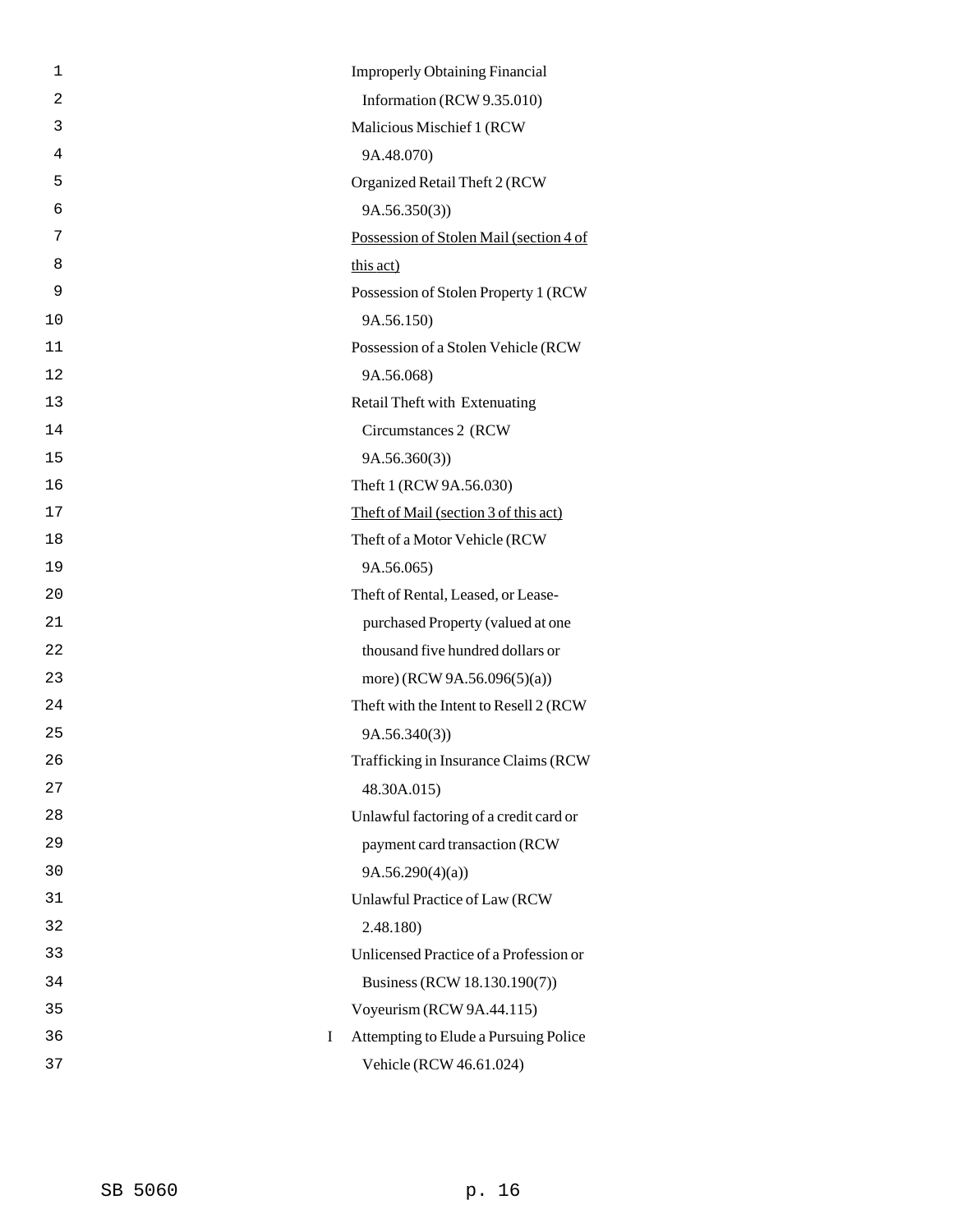| 1  | False Verification for Welfare (RCW      |
|----|------------------------------------------|
| 2  | 74.08.055)                               |
| 3  | Forgery (RCW 9A.60.020)                  |
| 4  | Fraudulent Creation or Revocation of a   |
| 5  | Mental Health Advance Directive          |
| 6  | (RCW 9A.60.060)                          |
| 7  | Malicious Mischief 2 (RCW                |
| 8  | 9A.48.080)                               |
| 9  | Mineral Trespass (RCW 78.44.330)         |
| 10 | Possession of Stolen Property 2 (RCW)    |
| 11 | 9A.56.160)                               |
| 12 | Reckless Burning 1 (RCW 9A.48.040)       |
| 13 | Taking Motor Vehicle Without             |
| 14 | Permission 2 (RCW 9A.56.075)             |
| 15 | Theft 2 (RCW 9A.56.040)                  |
| 16 | Theft of Rental, Leased, or Lease-       |
| 17 | purchased Property (valued at two        |
| 18 | hundred fifty dollars or more but        |
| 19 | less than one thousand five              |
| 20 | hundred dollars) (RCW                    |
| 21 | 9A.56.096(5)(b)                          |
| 22 | Transaction of insurance business        |
| 23 | beyond the scope of licensure            |
| 24 | (RCW 48.17.063)                          |
| 25 | Unlawful Issuance of Checks or Drafts    |
| 26 | (RCW 9A.56.060)                          |
| 27 | <b>Unlawful Possession of Fictitious</b> |
| 28 | Identification (RCW 9A.56.320)           |
| 29 | Unlawful Possession of Instruments of    |
| 30 | Financial Fraud (RCW 9A.56.320)          |
| 31 | Unlawful Possession of Payment           |
| 32 | Instruments (RCW 9A.56.320)              |
| 33 | Unlawful Possession of a Personal        |
| 34 | <b>Identification Device (RCW</b>        |
| 35 | 9A.56.320)                               |
| 36 | Unlawful Production of Payment           |
| 37 | Instruments (RCW 9A.56.320)              |